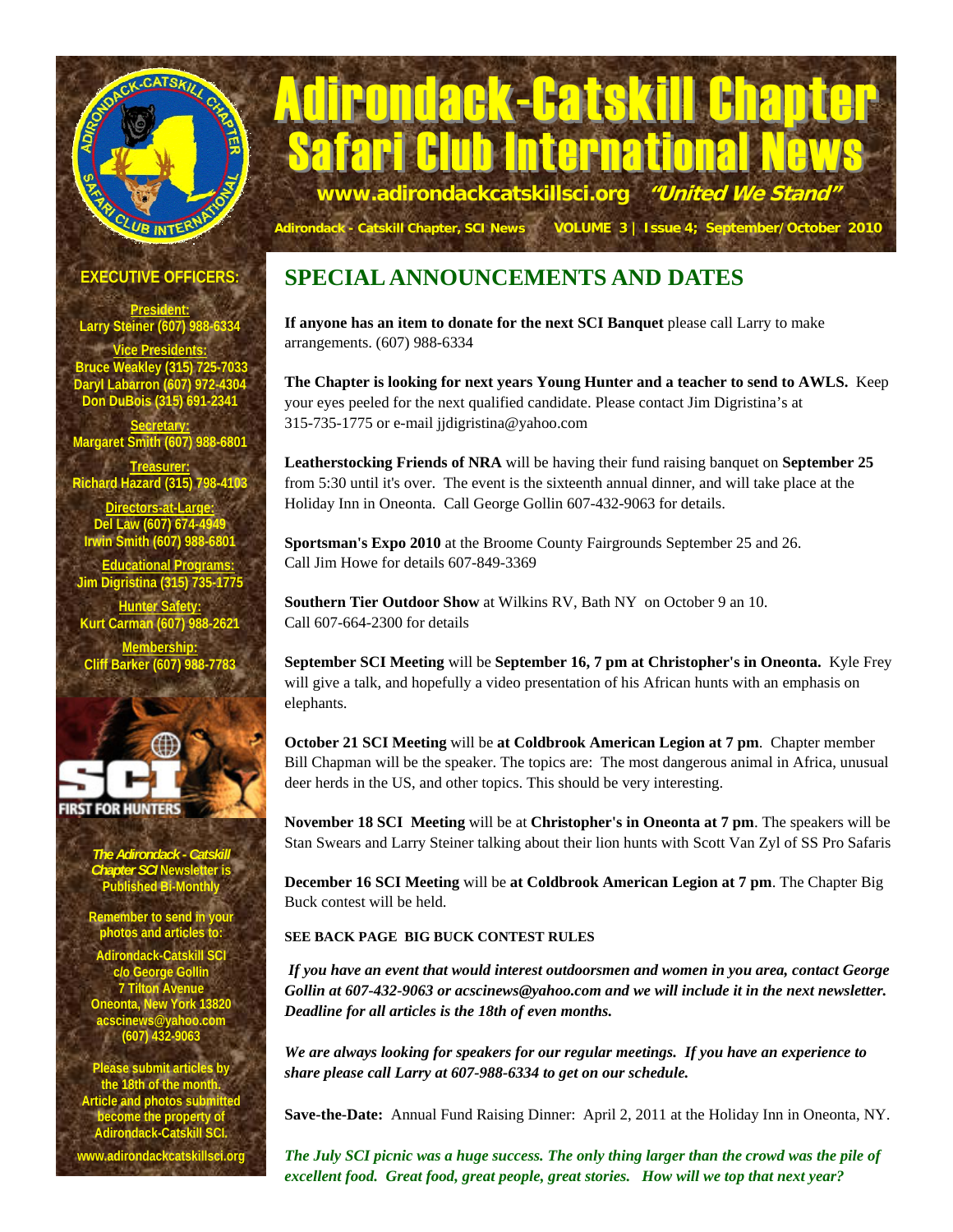## **SCI Blue Bag**

**Limpopo Province, South Africa June 2010** 

## **A Fun Day at School**

## **by Stan Swears Adirondack - Catskill Chapter**



On my fourth trip of a lifetime to South Africa, I had the great pleasure to deliver a loaded SCI Blue Bag to a primary school in the Limpopo Province. Adirondack - Catskill Chapter President Larry Steiner got the bag from SCI headquarters and was my hunting partner. The school had 60 students, 3 teachers, 3 classrooms. The kids attend for 3 weeks at a time, sleeping in the classrooms at night. My wife, her friend, and my local school gathered up \$180. My school gave a gold soccer ball, softballs, pens, pencils, notebooks, coloring books, and chalk. My wife spent \$80 at the dollar store and got 450 bandaids, antibiotic and anti-itch

cream, crayons, colored pencils, scissors, rulers, construction paper, flash cards, a ball pump, 60 toothbrushes, thread, needles, wrapped candy and a small American flag. A hunting physician friend donated 12 rugby balls. After discussion with my PH, Scott VanZyl of SS Pro Safaris, my remaining \$100 cash allowed me to hunt an impala (usually \$425). All the meat was butchered, frozen, and taken with us to the school. The teacher was extremely grateful for the meat, as she said her students don't get much protein. Never have I given a gift as needed and enjoyed as the contents of the Blue Bag. Every item,whether educational, recreational or yummy, was treasured. The kids sang, danced, and did skits for us. After handing out these items to the kids, my buddies and PH are now totally behind this SCI program.

# **Wounded Warrior Update**

**By Art Schleich** 

*Our Wounded Warrior fund is still growing. Let's keep in mind that once funds are raised for one soldier we find another candidate for the next trip. Since our last newsletter we've received donations from Kyle Frey and Art Schleich. Here is the letter that came with Art's donation.* 

Please use this donation to send Steve Valyou on an African hunt. My family has had three young people in Iraq all at the same time. Thankfully they are all home safely after their tour of duty. There is no way to repay people like Steve for what they have done for our country, but I hope very much that he has a very successful hunt.

 I am a member of the Minisink Valley Kiwanis Club and the Wounded Warrior Project is something that all our members are very much in support of.

## **Members can access our website with: User name: ACSCI Password: ACSCI2006**

## **Team SCI Attends Shoot For Scouts**

Team SCI (Erwin Smith and George Gollin) competed at the fourth annual Shoot for Scouts held at Crumhorn Rod and Gun Club this past July 10th. Irwin claimed he hadn't shot in quite awhile and then came in fourth in the trap competition. The clays course was tons of fun and between frustrating missses the jokes and laughs were flying. Erwin and I broke alot of birds that day, but unfortunately also broke both our cameras so you'll just have to imagine us having fun while raising money for local scouting.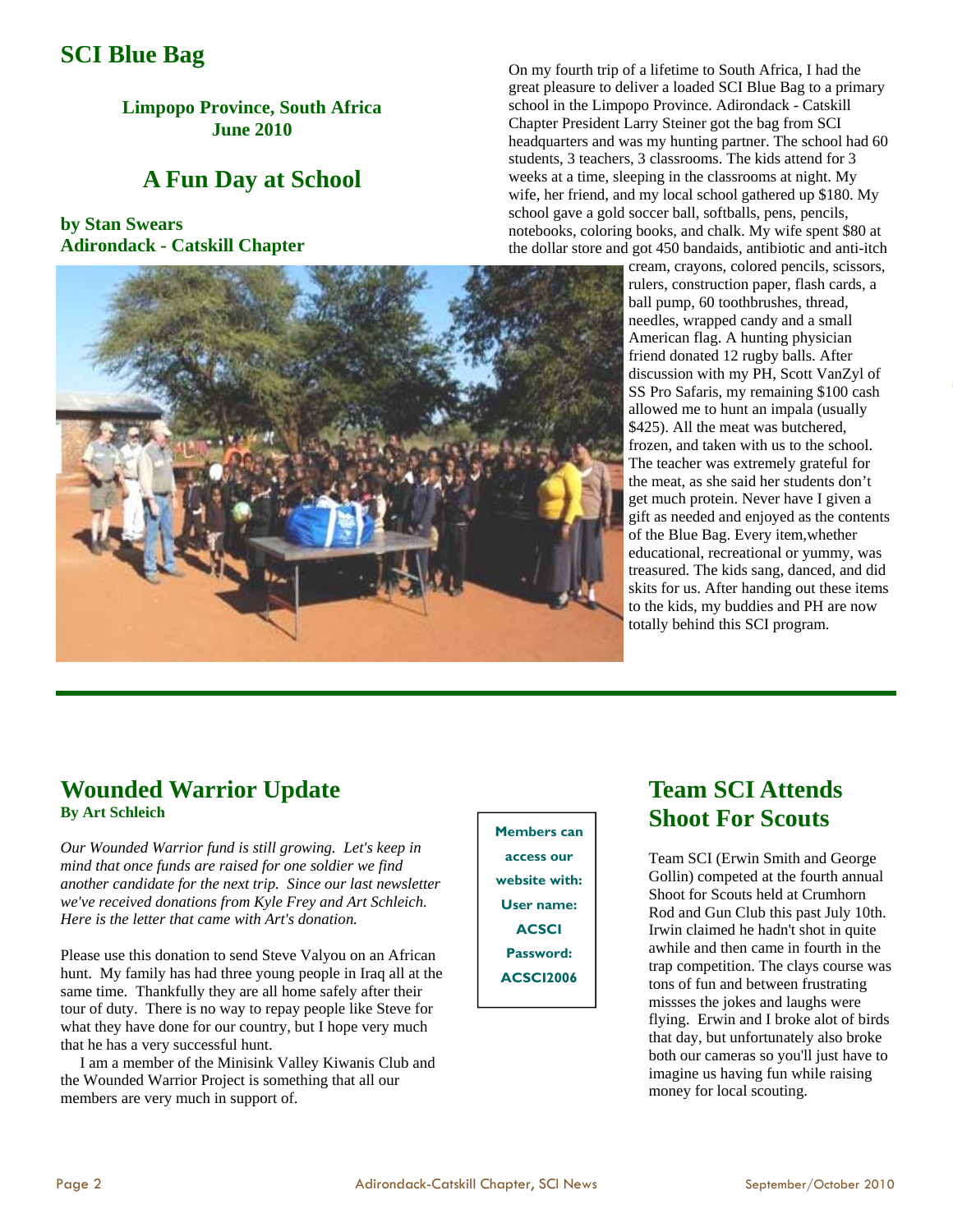# **Alaska Bear Hunt**

This past June, Carl Pepi had the pleasure of taking some friend's black bear hunting with Joe Romano of Gas & Time Alaska Outfitters ( www.gasandtime.com). Alaska is one of Carl's favorite places to hunt; everywhere you look there is wildlife and spectacular mountain views.

 The group arrived in Anchorage a day ahead of their hunt so they could get an early start the next day. Joe picked them up and headed toward Whittier, AK where their adventure would begin.

 Their Guide took them by boat around the shores of Prince William Sound. Carl and the guys took turns spotting bears from the water and then would taxi to the mainland to stalk their trophies.

### **Guns, Gear, Gadgets and Guides By: Brett I. Parker Copyright April 2010**

#### **338 RCM: Big Power – Small Package**

Generally, when someone refers to some "New" cartridge, it is just that – New. On occasion, a new cartridge is something more. The 338 Ruger Compact Magnum (or RCM for short), housed in Ruger's handy Hawkeye rifle is a true leap forward in hunting technology. The 338 RCM offers magnum performance in a small fast-handling rifle. It delivers the ballistics that we are used to seeing from full sized magnum rifles from a short length action and, best of all, a 20 inch barrel.

 The hard hitting power of the 338 RCM, which compares favorably to the venerable 338 Winchester Magnum, in a rifle with an overall length of 39.5" and a weight of 6.75 lbs is an undeniably excellent big game setup.

**The Round:** Like many of today's new developments, this one came from the partnership between Hornady and Ruger. Hornady currently loads a 180gr GMX, a 200gr SST and a 225gr SST. I would also like to see the use of a stiffer bullet than the SST in the heavier weights. This would enhance to usability of the cartridge on the biggest thin skinned game – we will have to watch and see if one starts rolling off of the assembly line.

 Since the introduction of the 300 WSM in 2000, many "short magnums" have come along, including many wildcats and custom producers have been introduced. While these designs have allowed for shorter actions, they have left a major question unanswered.

 What good is a short action attached to a magnum length barrel? The biggest leap forward that the 338 RCM makes is that, by using the hyper-efficient propellant combinations that fostered Hornady's Superformance line of loads, they were able to develop a round that allows is highly efficient in a short barrel. The 338 RCM 225gr SST leaves the muzzle of a 20" barrel at 2710 fps and still carries 2206 fps at 300 yards. This compares favorably to a standard 338 Winchester Magnum shooting a 225 gr load from a 24" barrel which will leave the muzzle at 2780 fps and still be moving at 2184 at 300 yards.

 Having all taken trophy bears over six and a half feet, this gave them plenty of time to do some salmon and halibut fishing. Joe runs an excellent guiding service...small and personable. They especially liked the single malt scotch with glacier ice that was enjoyed to toast the success of their hunt!



**The Rifle:** Ruger's M77 Ruger Compact Magnum comes from the Hawkeye line of rifles. Like all M77s, this one has the full-length claw extractor, controlled round feed, a three position safety and the action is milled to accept scope rings without bases. Thankfully, the RCM rifles are fitted with sights. Maybe I am just a traditionalist, but I do prefer a rifle so equipped.

 What sets this particular rifle apart is it's fast handling and terrific balance. From the stock design to the mauser-type action to the short barrel and exceptional balance, this rifle is a joy to carry and shoot. This instinctive handling makes for faster and better shots afield.

**Field Performance:** On a recent safari in Tanzania, I carried a M77 Hawke in 338 RCM topped with the Swarovski Z6i in 1.7-10x42 as my medium bore rifle. The package was a joy to carry and shoot and it dispatched a Hyena and a Hartebeest with aplomb. I look forward to getting this rifle afield again soon.

**The Parting Shot:** I don't get caught up in every new fad that comes along, but this one has real merit. The 338 RCM truly delivers big power from its small package. It is too early to tell whether or not the RCM s will be a commercial success or not, but they should be. Any big game hunter who goes afield with this rig will be kitted for success and can rest assured that if he does his job, his rifle will do it's as well.